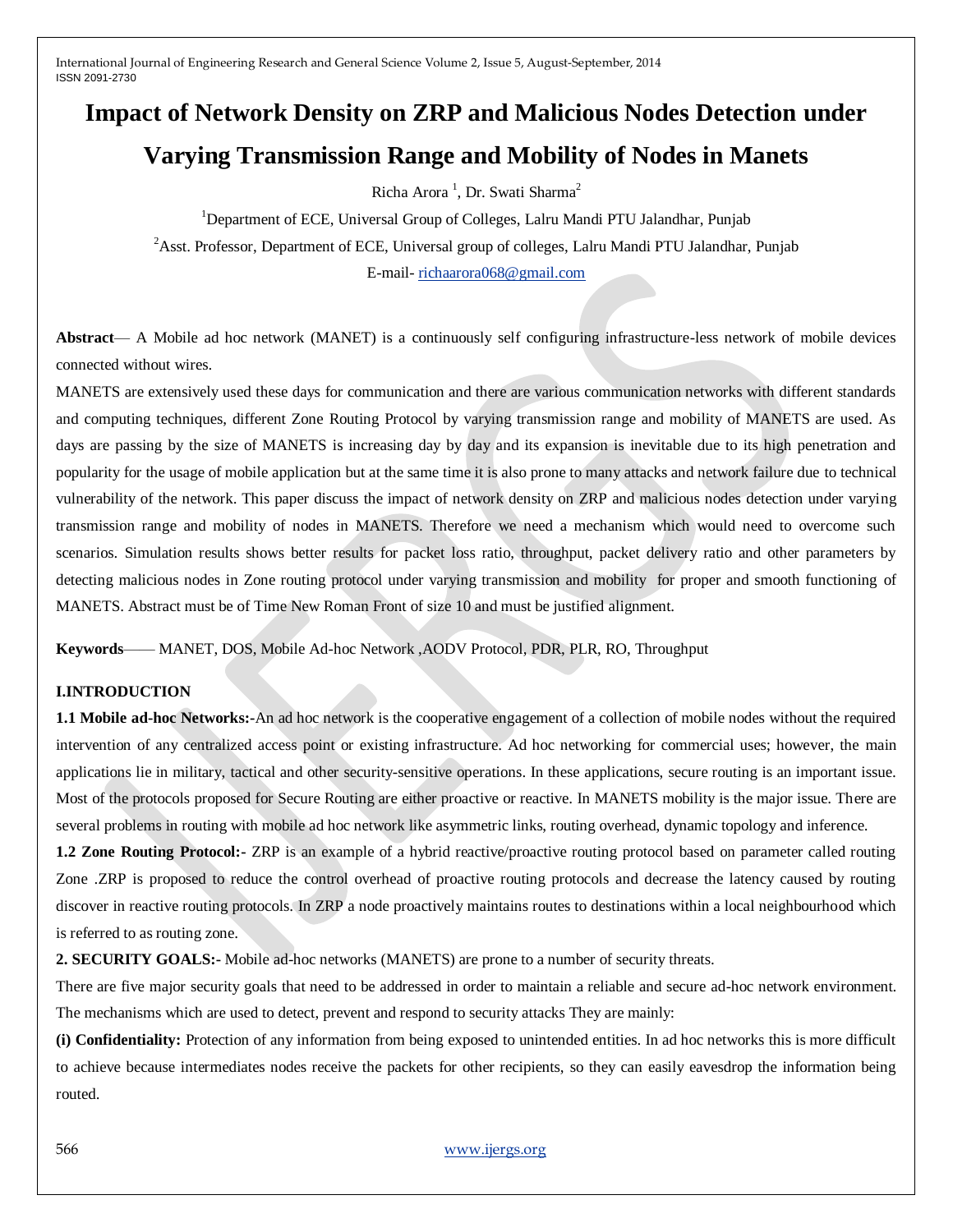**(ii) Availability:** Services should be available whenever required. There should be an assurance of survivability despite a Denial of Service (DOS) attack. On physical and media access control layer attacker can use jamming techniques to interfere with communication on physical channel. On network layer the attacker can disrupt the routing protocol. On higher layers; the attacker could bring down high level services.

**(iii) Authentication:** Assurance that an entity of concern or the origin of a communication is what it claims to be or from. Without which an attacker would impersonate a node, thus gaining unauthorized access to resource and sensitive information and interfering with operation of other nodes.

**(iv) Integrity:** Message being transmitted is never altered.

**(v) Non-repudiation:** Ensures that sending and receiving parties can never deny ever sending or receiving the message.

# **3. PROPOSED METHOD AND OBJECTIVE**

Our proposed method primarily based on detection and isolating of malicious nodes from the zone in a network, so that rest of the genuine nodes can work peacefully. Our approach based on ZRP integrates two main features of varying transmission range and mobility of nodes and detecting malicious nodes in MANETS by utilizing different kinds of centrality of nodes even in highly mobile and disconnection prone scenarios..

# **4. QoS BASED PERFORMANCE METRICS:-**

Quality of Service based performance metrics are designed for detection of malicious nodes under simulation environment. These parameters are as follow:-

#### **4.1** *Throughput*

# **4.2** *PDR*

.

# **PDR = TOTAL NO. OF PACKET RECEIVED /TOTAL NO. OF PACKET SEND**

# **4.3** *ENERGY CONSUMPTION*

# **4.4** *NUMBER OF COLLISIONS*

In a network, when two or more nodes wants to transmit data at the same time network collision occurs. When a packet collision occurs the packet is either discarded or sent back to their originating stations and again retransmitted in a times based sequence to avoid collisions. Collisions can result in loss of packet integrity or can impede the performance of a network. This metric is used to measure such collision in the network.

# **4.5** *PLR*

**Packet loss ratio =** Number of lost packet / (Number of lost packet + Number of packets received successfully)

**4.6. Node placement strategy:-**Node placement strategy is random over 100 nodes.

**4.7 Data Rate:-** Data rate is set to 2mbps

**4.8 Routing layer protocol:-**Routing layer protocol is zrp

# **5. RESULTS AND DISCUSSION**

Simulation results shown in table1, parameters of network density with varying mobility rate and transmission range and calculated the throughput and packet delivery ratio which is better. And PDR is calculated after bifurcating the genuine nodes in a network to ensure the quality of services.

567 [www.ijergs.org](http://www.ijergs.org/)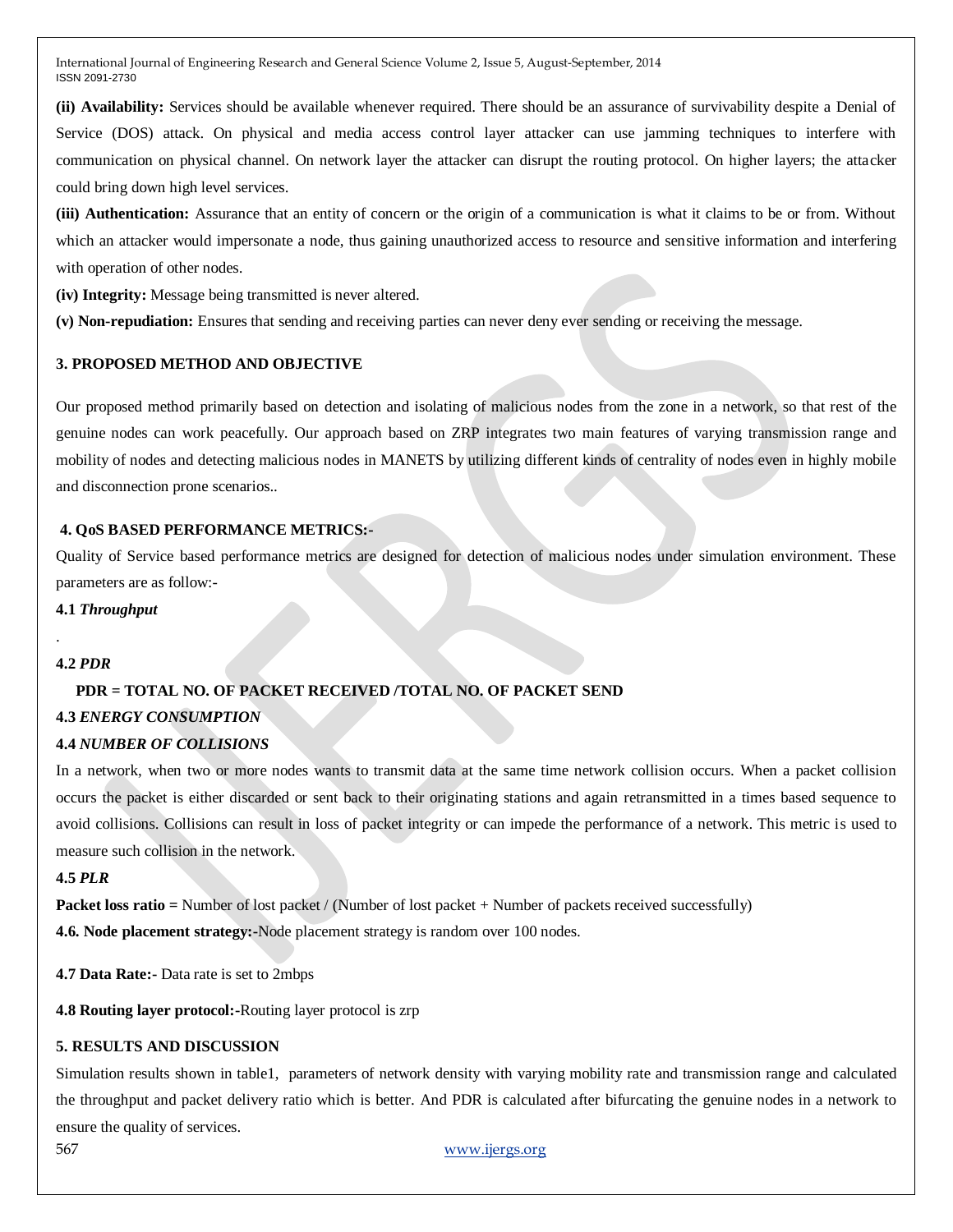Table 1

| <b>Parameter</b>         | value     |
|--------------------------|-----------|
| Routing Load             | 10.89     |
| Average Delay            | 0.168     |
| <b>Actual Start Time</b> | 87.16 Sec |
| Supposed Time            | $0.0$ Sec |
| <b>Simulation Time</b>   | $200$ Sec |
| Throughput               | 715.5     |
| Packet Send              | 30446     |
| Packet Received          | 29952     |
| Packet Delivery Ratio    | 98.33%    |

As the network is running smoothly, the packets are delivered to its maximum value between 90-100% ,but with the introduction of attack its value dropped from 90-100% to 10%.

Similar results are obtained for packet loss, packet received, throughput etc.

When the network is running smooth and fine without any introduction of any attack there is normal communication of packet being send and receive which leads to packet delivery ratio above 90% which can be seen in the session of IDS but when there is an attack occurring there is a sudden dip in throughput as well as PDR about 10% less than normal.



*Figure 2. Mobility Rate Vs PDR*

Figure 2 shows that as the zone radius increases , PDR decreases.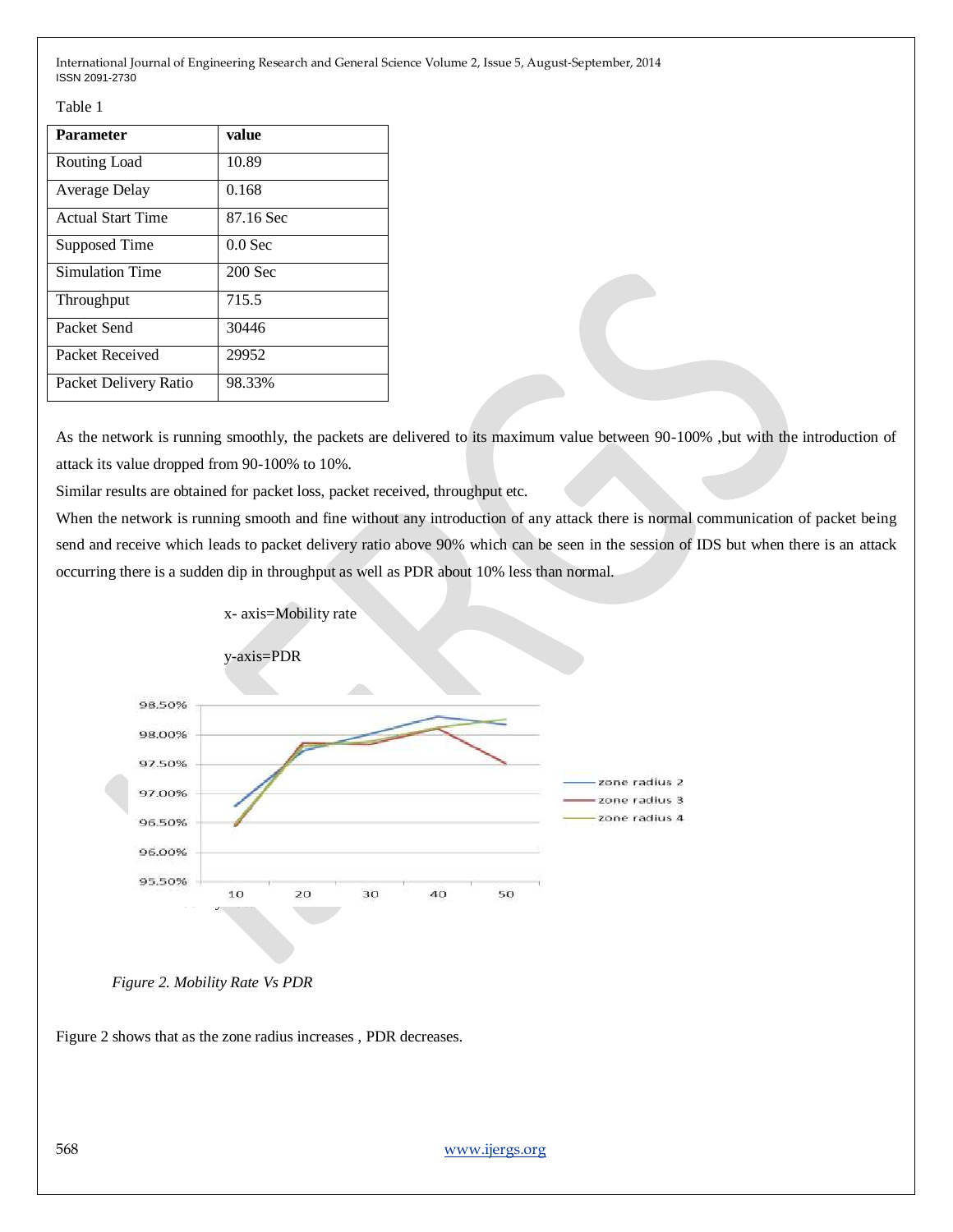| P.                       | Figure 3                                                                                                                                                              | $\qquad \qquad \blacksquare$<br>m |
|--------------------------|-----------------------------------------------------------------------------------------------------------------------------------------------------------------------|-----------------------------------|
| File<br>Edit             | Tools<br>Desktop<br>View<br>Insert<br>Window<br>Help                                                                                                                  | $\rightarrow$                     |
| De<br><b>Legislation</b> | $\mathcal{L}$<br>$\omega_{\rm e}$<br>$\left(\underline{\omega}\right)_{\underline{\omega}}$<br><b>22 BS</b><br>$\bigcirc$ +<br>$ \sqrt{2}$<br>$\Box$<br>ó.<br>জি<br>ು |                                   |
|                          | Normal Run vs After Attack PDR                                                                                                                                        |                                   |
| 250                      |                                                                                                                                                                       |                                   |
|                          |                                                                                                                                                                       |                                   |
| 200                      |                                                                                                                                                                       |                                   |
|                          |                                                                                                                                                                       |                                   |
| 150                      |                                                                                                                                                                       |                                   |
| Packet Loss              |                                                                                                                                                                       |                                   |
| 100                      |                                                                                                                                                                       |                                   |
|                          |                                                                                                                                                                       |                                   |
|                          |                                                                                                                                                                       |                                   |
| 50                       |                                                                                                                                                                       |                                   |
|                          |                                                                                                                                                                       |                                   |
| 0                        | я                                                                                                                                                                     |                                   |
|                          | $\overline{\mathbf{z}}$<br>No of Sensors                                                                                                                              |                                   |

Figure 3 is also a reflection of how no. of message packets are affected when there is an attack being introduced this graph shows how many packets have been lost (control message) when there was no. of attacks and after attack



 *Figure 4, Mobility Vs End to End Average Delay*

Figure 4 shows that the impact of mobility rate on average delay and after attack there is increase in average delay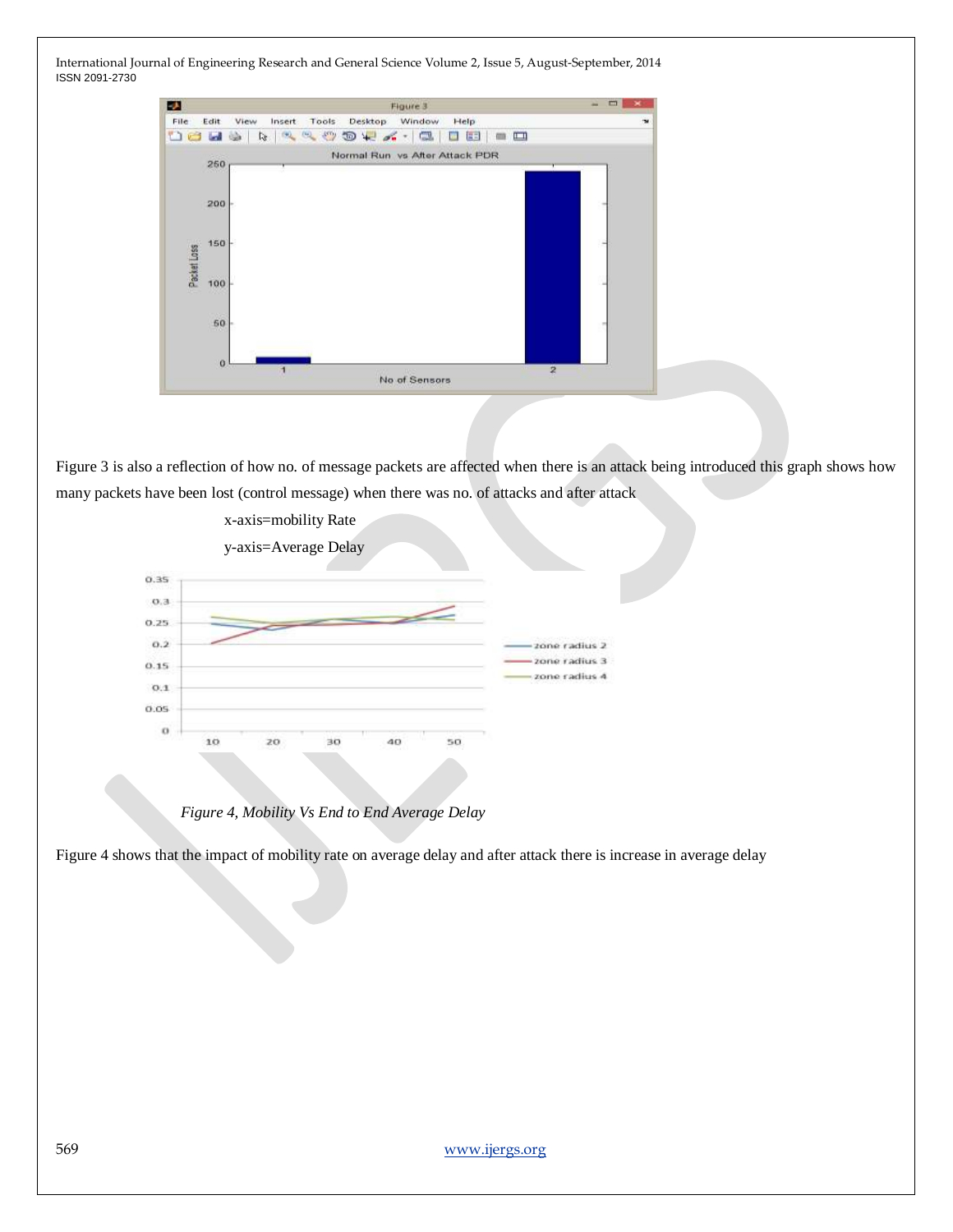

Figure5. shows the throughput ,average delay and packet delivery ratio under zone routing protocol



# **6. CONCLUSION AND FUTURE SCOPE**

Simulation results have shown that mobility and transmission range do have impact on zone routing protocol as zone size gets increased then delay keeps on reducing. We have considered the problem of DOS attacks in MANETS and proposed our simulated approach for security in MANETS. Our results confirm that DOS attacks can be detected easily and efficiently than the AODV based reputation protocol. In future scope of this research work we can develop a mathematical model for detection of many types of attacks.